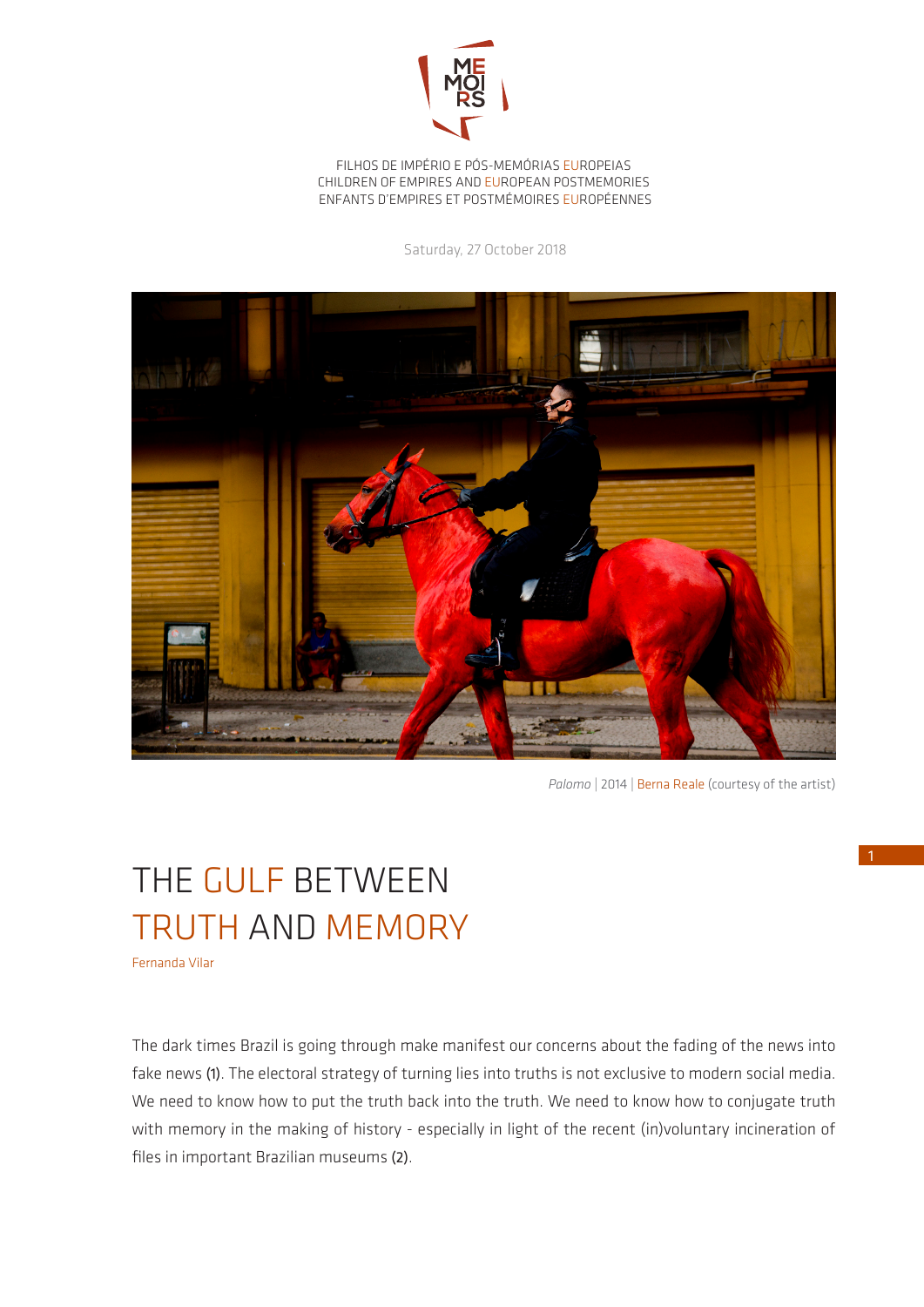

The fires at the *Museu da Língua Portuguesa* (São Paulo) in 2015 and at the *Museu Nacional do Brasil* (Rio de Janeiro) in September 2018, whose collection of more than 20 million files went up in smoke, are a metaphor for the disregard for culture and history that has been palpable for years in Brazilian society. In Brazil, minorities try to speak, but their words are empty because they have no power. In the 1980s there was an outbreak of suicides amongst the Guarani Kayowá community. Deprived of the power of words, these indigenous peoples found in this brutal gesture a way of expressing the nation's indifference and their abandonment to *ruralista* attacks. Today neither words nor suicides shock the Brazilian public, who are anesthetized to the normalised and systematic murder of their black population. Museum archives and minority voices, which could offer ways of thinking the country differently, have gradually faded away. As the writer and journalist Nelson Rodrigues puts it: "underdevelopment is never improvised: it is the work of centuries".

I believe that Victor Hugo's *L'Année terrible* (3) will come true in 2019. His poem "À qui la faute" (Who's to blame?) is addressed to a person who sets a library on fire. The poem figures this act as a heinous and self-destructive crime because books can help societies escape from ignorance and darkness:

You turn the human spirit to smoke! Have you forgotten that books Can set you free? The book is there on high; It gleams, it shines its light. It destroys the scaffold, war, famine; When it speaks there are no more slaves or outcasts […] (4)

In this electoral period, the two main Brazilian political figures do not engage in dialogue: one because he is imprisoned and deprived of his power to speak, the other because he refuses to. The one who wants to speak cannot, whilst the other is hiding, preferring a digital guerrilla strategy in which his truth prevails unquestioned by his followers. Today the word 'follower' assumes its cruellest sense, allied to a faith that questions nothing, inserted in a Machiavellian dichotomy between good and evil.

As Eliane Brum has explained (5), Jair Bolsonaro won the election when we had to begin to explain the obvious. The worst thing is that these explanations do not dissuade his followers, who see in him a mythical figure- a messiah, as indeed his middle name proclaims. Records show Hitler's voters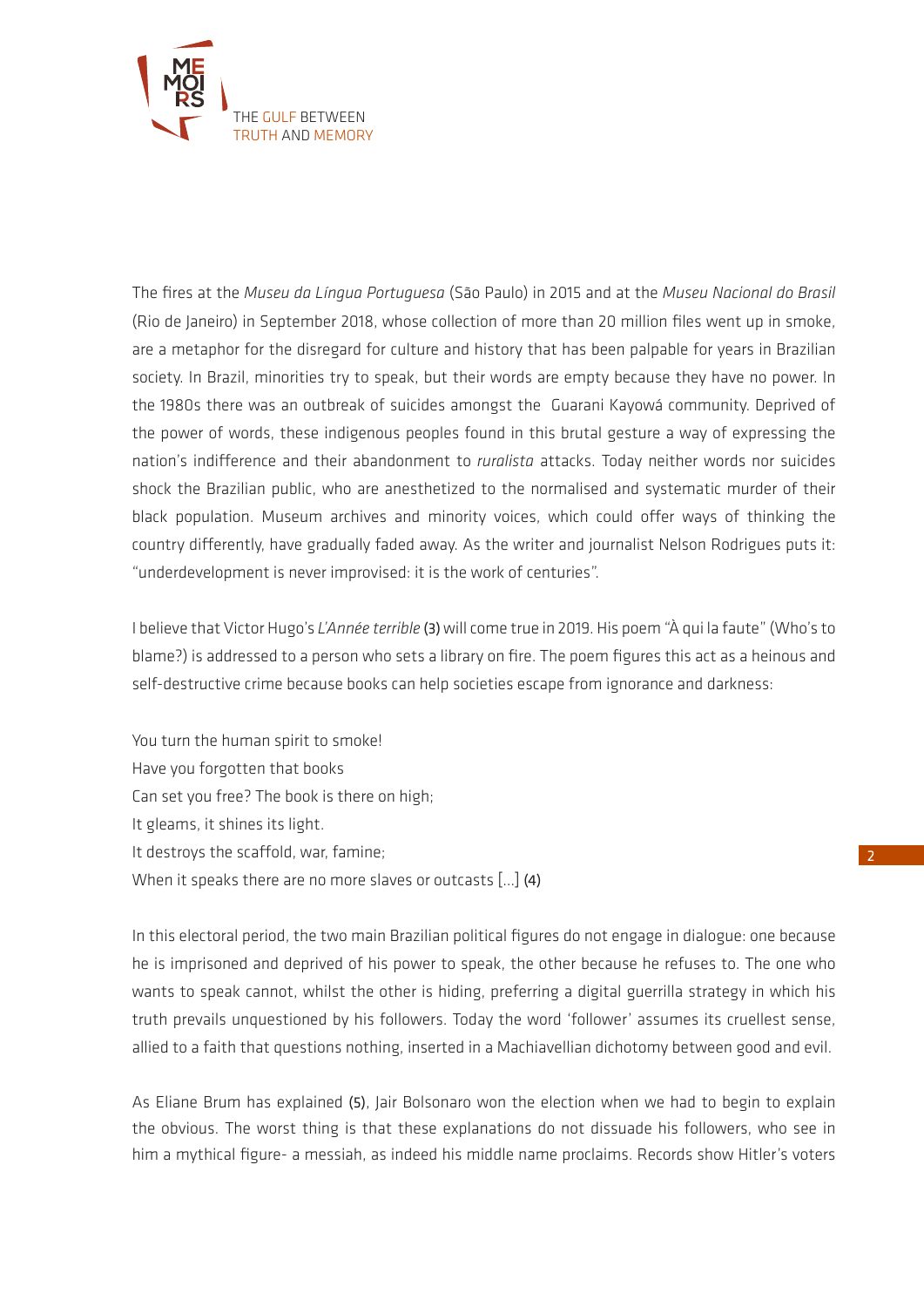

claiming he was a funny character with not much patience and a lot of intolerance, but they didn't believe he would be able to put what he said into practice. You would hope that Timur Vermes' well-known book *He is Back* (6) (*Er ist wieder da*, 2015) could at least dissuade the most enlightened voters by illustrating the return of Hitler's ideas in the present. We know that history repeats itself. Thesis 5 of Walter Benjamin's 1940 *On the Concept of History* emphasises: "For every image of the past that is not recognized by the present as one of its own concerns threatens to disappear irretrievably."

When the archives of dictatorship remain closed, when torturers are granted amnesty, when culture is not invested in and when minority communities' sites of memory are treated with indifference, we fail to reckon with history. Brazil is condemning its present by not doing its duty of memory with the past. That history that has not been thought about, questioned and debated runs the risk of becoming a scratched disk, jumping, repeating itself. Along the path of oblivion and omission, symbolic actions affect individual and group subjectivity. Though in the last fifteen years there has been a small but significant improvement in the representation of minorities in education and political posts, now things seem to be regressing again. When Jair Bolsonaro states that "minorities have to shut up and bow to the majority" (7) we are one step away from the death of democracy through the democratic process. The path of oppression has a long history in Brazilian society, with attacks against minorities whose subjectivity is denied and who are not represented in the spheres of power. Electing a man like this only bolsters the politics of domination that has never disappeared in Brazil.

When history and duties to memory are ignored, truth can easily be thought of as a personal choice. Once accommodated in powerful discourse, these "truths" assume impunity: often disregarded and rarely condemned, even though they represent hate speech. Hatred has been normalized and has propelled a radicalism in which "good" struggles against "evil." In this dichotomy, evil is once again the 'other'. A discourse that does not humanize the 'other' authorizes barbarism – as we have seen in the post-election reactions (8).

Truth is constructed. Memory too. Therefore they can be manipulated. Truth is constituted by facts. We should be able to verify these facts, but without access to archives, these facts depend on memories. If minorities do not have their voices heard, and since their radical acts no longer have symbolic value, what remains of the struggle? Memories are transmitted, appropriated, and reused in the present. That is why memory reveals more about the present than about the past.